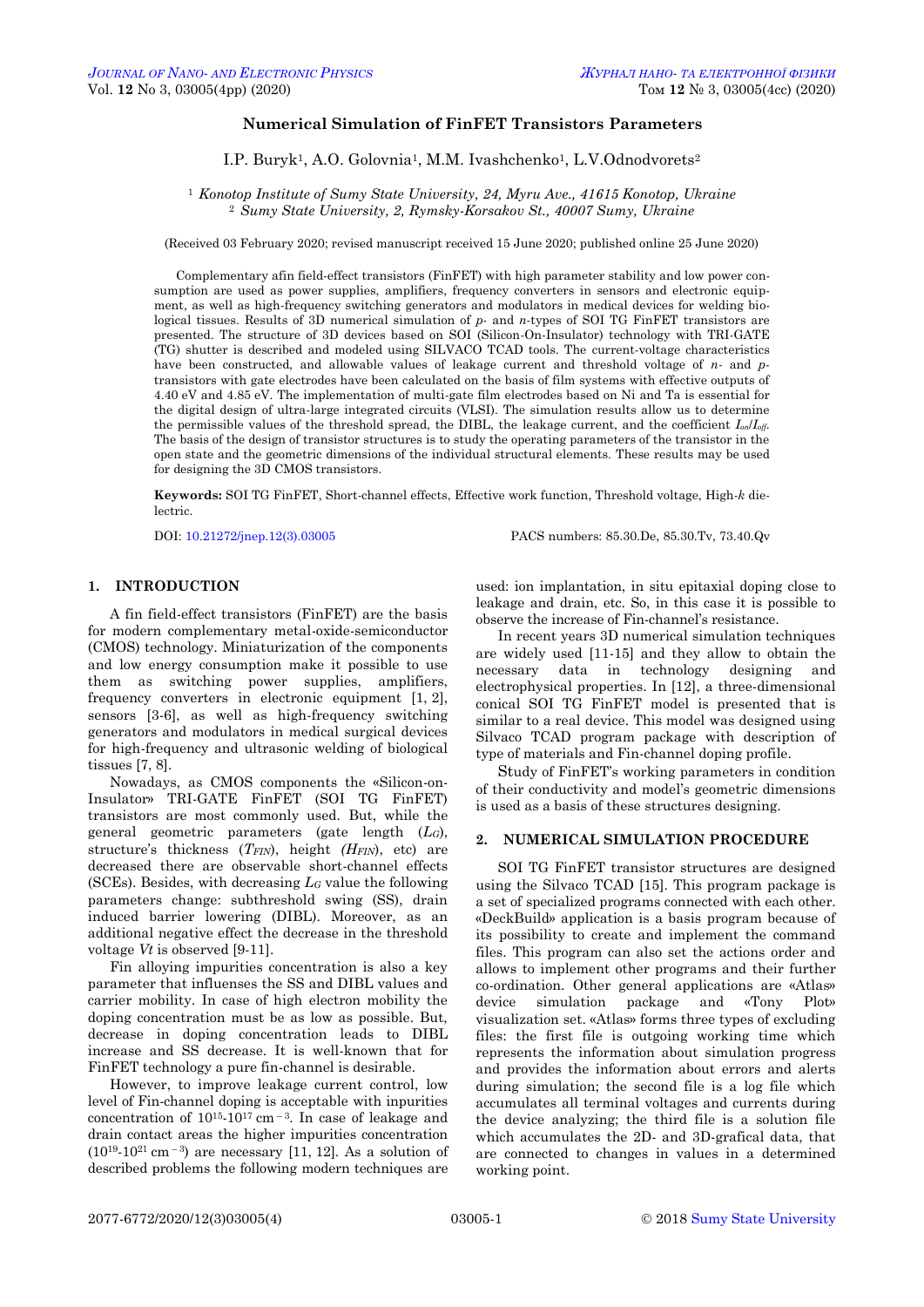Fig. 1 presents the FinFET transistors simulation algorithm in Silvaco TCAD environment using «Atlas» application. On the basis of experimental data there were simulated a corresponding devices and their working characteristics.



**Fig. 1 –** Simulation algorithm

It should be noted that Silvaco TCAD library models structure is universal, so the same module may be used in all applications. The own C-interpreter is used in "Silvaco". It is designed especially for optimized machine codes obtaining using the basis model description. Buildin C-interpreter codes debugging interface allow to significantly decrease the compilation time [14].

## **3. WORK FUNCTION**

*Vt* threshold voltage saves almost the same values for different channel's doping concentrations but its value significantly depends on the electron work function for gate electrode or on the so-called "effective work function" (EWF or *Weff*). In work [1], the optimal value of *Weff* for FinFETs is determined as 4.40 eV and 4.85 eV in case of *n*-type and *р*-type conductivity devices, respectively. *Weff* values for planar *n*- and *p*-MOS transistors are 4.2 eV and 5.0 eV, respectively depending on their working regime.

Using the experimental data on *Weff* value of individual components it is possible to calculate this characteristic in case of film systems according to the following concentration dependence:

$$
W_{\text{eff}} = \sum_{i=1}^{n} c_i \cdot W_{\text{eff}_i}, \qquad (1)
$$

where *Weffi* and *c<sup>i</sup>* are the effective work function and concentration of individual metal components in films based on Ni and Ta, respectively.

As it has been shown earlier, *Weff* value for gate electrode determines device's type of conductivity. For CMOS structures designing it is necessary to have data on the corresponding *Weff* values of metal electrodes. But this value significantly depends on a wide range of factors, among which metal layers thicknesses and their topologies [15], substrate (isolator) material, etc. [18, 19].

Among them the FinFETs designing technology provides their thermal processing at high temperatures. In work [18], it was studied the influence of concentration and thermally activated diffusion in different FinFET systems. TiN typical electrode was additionally doped with chemical stable to oxidation tantalum (Ta) and nickel (Ni) metals. These metals have standard work functions in vacuum conditions

 $W_f$  (Ta) = 4.25 eV and  $W_f$  (Ni) = 5.05 eV. It has been shown [16] that combination of materials with low and high values of *Weff* influences general electrophysical properties of the electrode. TiN(10)/Ta(10) structure is characterized by low values of *Weff*: 4.35 eV and 4.40 eV before and after thermal annealing at 500 °C, respectively, while in  $TiN(5)/Ni(10)/Ta(2)$  system it was observed the effect of *Weff* increase by 0.4 eV before annealing procedure, i.e. 4.75 eV. Moreover, after thermal annealing procedure (TiN/Ni/Ni*x*Ta*y*/Ta system) at 500 °С this value is close to the previous (4.74 eV). Carried out measurement based on equation (1) allows us to determine the work function for described earlier electrodes: 4.41 eV in case of Ta and 4.82 еV in case of Ni, respectively. The difference in work function values for *p*-type electrodes may be caused by the formation of Ni*x*Ta*<sup>y</sup>* alloy or solid solution. So, this data was not checked by us. It should be also noted that for gate electrodes designing the complex nitrides and carbides of metals, their alloys gain higher attention of researchers.

It is also necessary to highlight among them the dependences of work functions on concentrations of the individual components [1]. Moreover, a study of the influence of condensation and thermally activated diffusion on film systems phase compositions also gains higher attention of researchers [17-21].

#### **4. DEVICE STRUCTURE**

In this section we present the results of 3D numerical simulation of SOI TG FinFET structures using Silvaco TCAD instruments.

Gate electrodes have the following values of work functions:  $W_{\text{eff}} = 4.40 \text{ eV}$  in case of *n*-FinFET and  $W_{\text{eff}} = 4.85 \text{ eV}$  in case of *p*-FinFET, which may be formed based on  $TiN(10)/Ni(10)$  and  $TiN(6)/Ni(12)/Ta(2)$  film systems. So, the *Weff* value of film systems may be matched by the variative part of corresponding components concentrations. But, during the simulation in Silvaco TCAD environment only electrodes EWF are taken into acount. So, in our proposed models, Ni/Ta conductor with described above characteristics was used as EWF gate electrode. HfO<sub>2</sub>  $(k = 22)$  layer with a thickness of 2 nm was used as a high-*k* dielectric. To calculate the electrical characteristics of SOI TG *n*- and *p*-FinFETs, taking into account the geometric dimensions dependence, the following models were used. The first model, according to measured in [12], has gate length  $L<sub>G</sub> = 30$  nm, Fin-channel's thickness and height  $T_{\text{FIN}} = 20 \text{ nm}$  and  $H_{\text{FIN}} = 50 \text{ nm}$ , respectively.

The second model (Fig. 2) has the following parameters:  $L_G = 14$  nm,  $T_{FIN} = 8$  nm and  $H_{FIN} = 20$  nm respectively. According to [10], the geometrical ratios *LG*:*TFIN* and *HFIN*:*TFIN* were 3:2 and 5:2, respectively.

Basis parameters of film structures for *n*- and *p*-type devices are presented in Table 1. Devices working characteristics are simulated by Atlas Silvaco environment.

For *n*-type and *p*-type devices designing it was used the corresponding doping procedure by *p*-type and *n*-type impurities with low volume concentration of  $5\times10^{15}$  cm<sup>-3</sup> of Fin-channel and with higher concentration of  $5 \times 10^{17}$  cm<sup>-3</sup> in drain and source contact areas. A concentration distribution of impurities in SOI TG *n*-FinFET channel is demonstrated in Fig. 2b.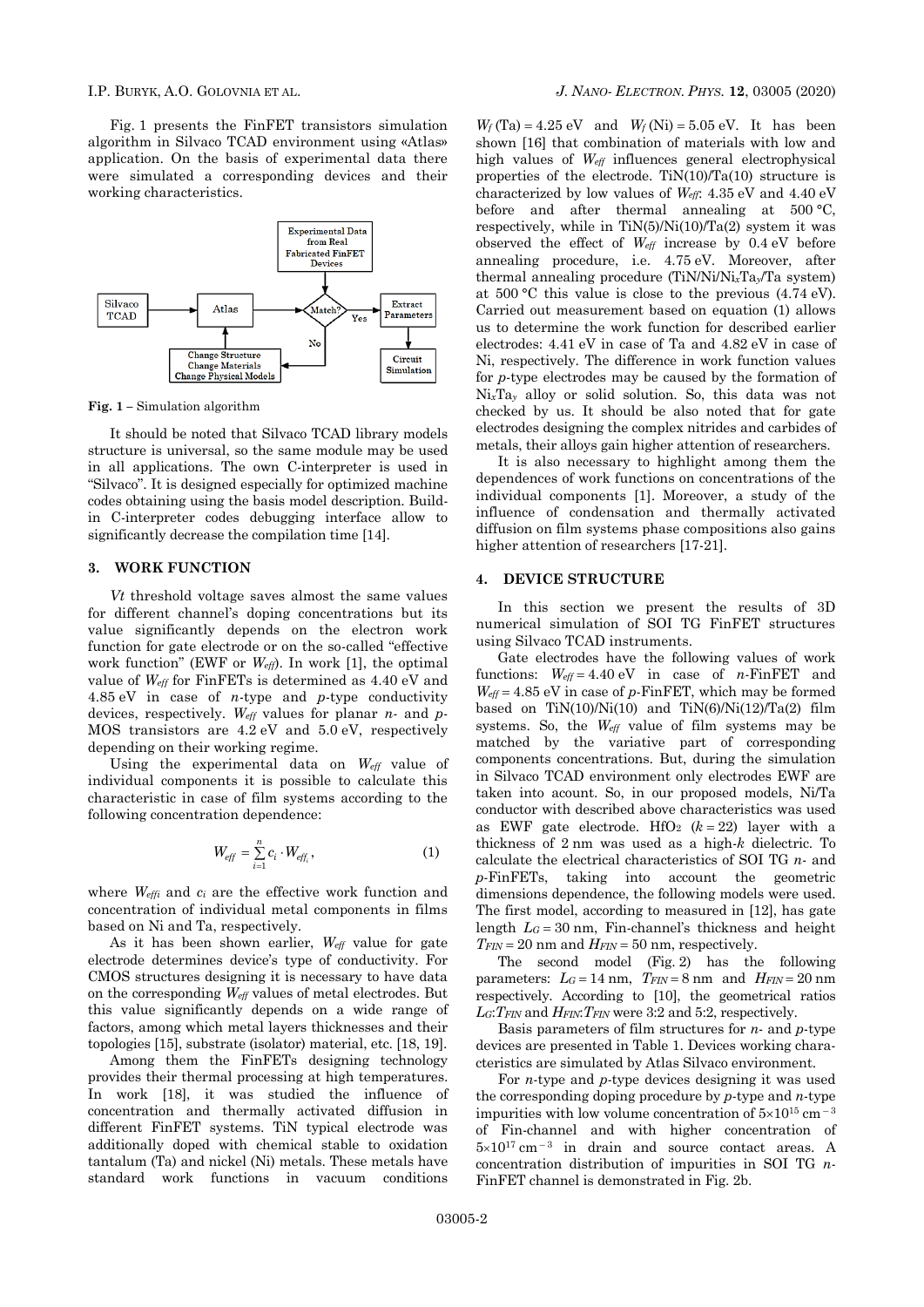NUMERICAL SIMULATION OF FINFET TRANSISTORS … *J. NANO- ELECTRON. PHYS.* **10**, [03005](#page-0-0) (2018)



**Fig. 2 –** SOI TG *n*-FinFET 3D-model in case of the structure demonstration (a) and of impurities concentration distribution (b)

**Table 1 –** Basis parameters used for SOI TG FinFET simulation

| Device parameters                            | $n$ -type device | $p$ -type device |
|----------------------------------------------|------------------|------------------|
| Body doping concentration.<br>$cm - 3$       | 5.1015           | 5.1015           |
| Drain/Source doping<br>concentration, $cm-3$ | 5.1017           | 5.1017           |
| Gate length, nm                              | 30/14            | 30/14            |
| Equivalent oxide thickness<br>EOT, nm [8]    | 1.2              | 1.2              |
| Fin width, nm                                | 20/8             | 20/8             |
| Fin height, nm                               | 50/20            | 50/20            |
| Buried oxide thickness, nm                   | 20               | 20               |
| Substrate thickness, nm                      | 30               | 30               |
| Effective work function<br>EWF, eV           | 4.40             | 4.85             |

## **5. SIMULATION AND RESULTS**

During the 3D transistors simulation procedure the following values of the work function are used:  $W_{\text{eff}} = 4.40 \text{ eV}$  in case of *n*-FinFET and  $W_{\text{eff}} = 4.85 \text{ eV}$  in case of *p*-FinFET. Devices are simulated in case of drain bias voltage of 0-1.2 V and in case of gate bias voltage close to 0.8 V for *n*- and *p*-FinFET the corresponding value was used in a negative range. It was estimated that drain saturation current *Idsat* for SOI TG FinFETs with gate lengths of 30 nm and 14 nm was  $1.14\times10^{-6}$  A and  $8.21\times10^{-6}$  A in case of *n*-type devices or  $2.99 \times 10^{-7}$  A and  $8.04 \times 10^{-6}$  A in *p*-type devices, respectively. Fig. 3a presents the typical *IDS*-*VDS* curves for *n*-SOI TG and *p*-FinFET with the gate length  $L<sub>G</sub> = 14$  nm, Fin-channel's thickness and height  $T_{FIN} = 8$  nm and  $H_{FIN} = 20$  nm, respectively. Threshold voltage was estimated for drain's bias of 0.1 V, while the gate's voltage was varied in the range of 0-1.2 V for *n*-FinFET and 0-(– 1.2) V for *p*-FinFET (Fig. 3b).

Simulation results showed the following values of threshold voltages *Vt* in case of devices with gate lengths of 30 nm and 14 nm: 0.327 V and 0.318 V for *n*-FinFET and 0.329 V and 0.326 V for *p*-FinFET, respectively. It was also estimated that similar values of SS for *p*-FinFET and *n*-FinFET are observed.

Estimated SS values for transistors with gate lengths of 30 nm and 14 nm are 63.9 mV/decade and 62.7 mV/decade (in case of *n*-FinFET) or 64.2 mV/decade and 62.9 mV/decade (in case of *p*-FinFET), respectively. Current in «switch-off» condition (*Ioff*) was estimated using the drain voltage  $V_{DS} = 1.2$  V and gate voltage  $V_{GS} = 0$  V



**Fig. 3 –** *IDS*-*VDS* (a) and *IDS*-*VGS* (b) characteristics of SOI TG *n*-FinFET and *p*-FinFET

in case of *n*-FinFET; in case of *p*-FinFET the value of drain voltage was  $V_{DS} = -1.2$  V. In case of transistors with gate lengths of 30 nm and 14 nm  $I_{off}$  was  $7.85 \times 10^{-13}$  A and 8.75 $\times$ 10<sup>-13</sup> A (in case of *n*-FinFET), 4.72 $\times$ 10<sup>-13</sup> A and  $5.78\times10^{-13}$  A (in case of *p*-FinFET).

Current in «switch-on» condition (*Ion* was estimated using the drain voltage  $V_{DS} = 1.2$  V and gate voltage  $V_{GS} = 0$  V in case of *n*-FinFET; in case of *p*-FinFET the value of drain voltage was  $V_{DS} = -1.2$  V. In case of transistors with gate lengths of 30 nm and 14 nm *Ion* was  $7.58 \times 10^{-6}$  A and  $8.21 \times 10^{-6}$  A (in case of *n*-FinFET);  $4.42 \times 10^{-6}$  A and  $5.25 \times 10^{-6}$  A (in case of *p*-FinFET). These data correlate well with the earlier obtained results of other authors [11-13].

Current ratio coefficient *Ion*/*Ioff* has a significant role in digital designing; it is also well-known as very large scale integration (VLSI). VLSI coefficient was calculated in case of drain voltage  $V_{DS} = 1.2$  V and in case of gate voltage variation in the range of 0-1.2 V for FinFET these data were negative. In case of transistors with gate lengths of 30 nm and 14 nm  $I_{on}/I_{off}$  coefficient was  $9.6 \times 10^6$  and  $9.4 \times 10^6$  (*n*-FinFET) or  $9.3 \times 10^6$  and  $9.1 \times 10^6$  (*p*-FinFET). Simulation results allow us to conclude that designed transistors have a high level of efficiency.

Moreover, in case of VLSI it is necessary to have a lower value of the DIBL parameter. This parameter is calculated as a two-threshold voltage ratio at fixed drain voltages. The first voltage is a low drain voltage  $V_{DS1} = 0.1$  V, the second is a higher level of drain voltage  $V_{DS2} = 1.2$  V. At the gate lengths of 30 nm and 14 nm the